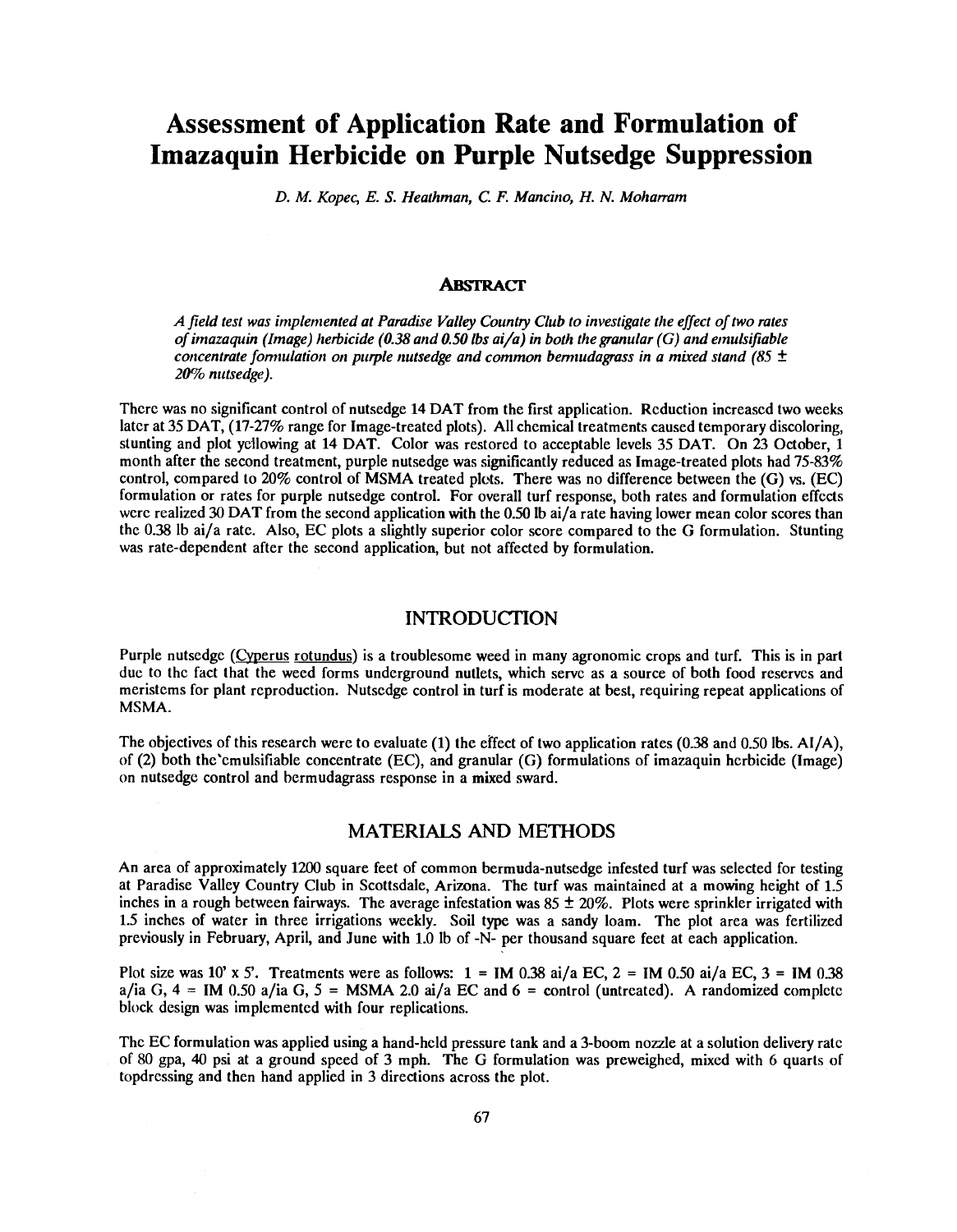Applications were made on 19 August and repeated again on 23 September 1988. Plots were evaluated for percent nutsedge infestation on 19 August, 9 September, 23 September, and 23 October. Control was measured as the percentage reduction in nutsedge between successive evaluations relative to initial stand infestations estimated on 19 August 1989.

Plot color was assessed using a visual scale of  $1 - 9$ , with  $1 =$  straw and  $9 =$  dark green. Visual stunting (as an estimate of growth suppression of both bermuda and nutsedge) was assessed by visual scores of  $1 - 6$ , with  $1 =$ no stunting,  $6 =$  severe stunting. Plot yellowing was assessed by assessing visual estimates of 1 - 6, with 1 = no yellowing, and  $6 =$  severe yellowing. The degree of yellowing was observed on a percent plot basis (0-100%). These variables were measured on 2 and 23 September, and on 23 October 1988.

Contrast coefficients were devised to determine if there were significant effects of  $(1)$  the 0.38 vs. 0.50 lb ai/a rate averaged over both formulations; (2) the EC vs. G formulation averaged over both application rates; (3) any interaction between rates and formulations; and (4) imazaquin vs. MSMA treated plots.

### RESULTS AND DISCUSSION

Nutsedge Control - There was no significant control of nutsedge at 14 DAT after the first application. Control ranged from  $9.3\%$  - 12.7%. Nutsedge reduction increased 2 weeks later at 35 DAT, ranging from 17.2 - 27.2% for imazaquin-treated plots (Table 1). At this time there was no significant treatment effect, even though the MSMA control decreased from 11.4 to 1.1% at 35 DAT. MSMA plots were inconsistent and highly variable in control, contributing to experimental error.

There was a significant treatment effect for nutsedge control between treatments on 23 October. Mean control ranged from 75% - 83% for imazaquin-treated plots, as MSMA had a mean control of 20%. Contrasts were not significant, showing essentially no difference between rate, formulation or interaction when using imazaquin. Imazaquin treated turfs had significantly better control than MSMA.

The need for a second application has been realized in other tests, especially when dealing with severely infested nutsedge areas (70% or greater nutsedge). The effect of single vs. repeat applications was not possible, without doubling the size and number of treatments in the test.

Secondary Responses - Color, stunting, degree of yellowing (plot discoloration) and percent plot yellowing.

2 September: All chemical treatments caused some discoloration of treated areas 14 DAT after the first application (2 September). There was no relationship between rates or formulations of imazaquin for this discoloration (Table 2). All turfs were stunted from chemical treatments. The greatest stunting was from imazaquin at 0.50 ai/a EC. Imazaquin-treated plots were more severely stunted than those of MSMA treated plots. The degree of plot yellowing was not significant between treatments, ranging from 2.0 for the control to 4.0 for the imazaquin at 0.38G. The granular formulation had slightly more yellowing than the EC, but again this was inconsequential. Percent plot yellowing was not significant, although the control had the lowest mean yellowing (13% plot basis).

23 September: Color scores had improved at 35 DAT. The MSMA plot was of slightly poorer color, but this was nonsignificant. By this time, stunting was somewhat minimized, but still present. Slightly cooler night temperatures had decreased growth of the checks as well. The degree of plot yellowing (discoloration) was not significant, however the percentage of the plot discolored was. The MSMA turf had over 50% discoloration at this time. There was no effect of formulation or rate with imazaquin for any of these variables at this date.

23 October: Color and stunting differences were realized among the plots one month after the second application (30 DAT) which was made on 23 September. There was a difference in turf color between rate and formulation among imazaquin-treated plots. Plots treated at the 0.38 and 0.50 lb. ai/a rates had mean color scores of 4.3 and 3.2, respectively, averaged over formulations. The EC and G formulations had mean color scores of 4.2 and 3.3, respectively, averaged over rates.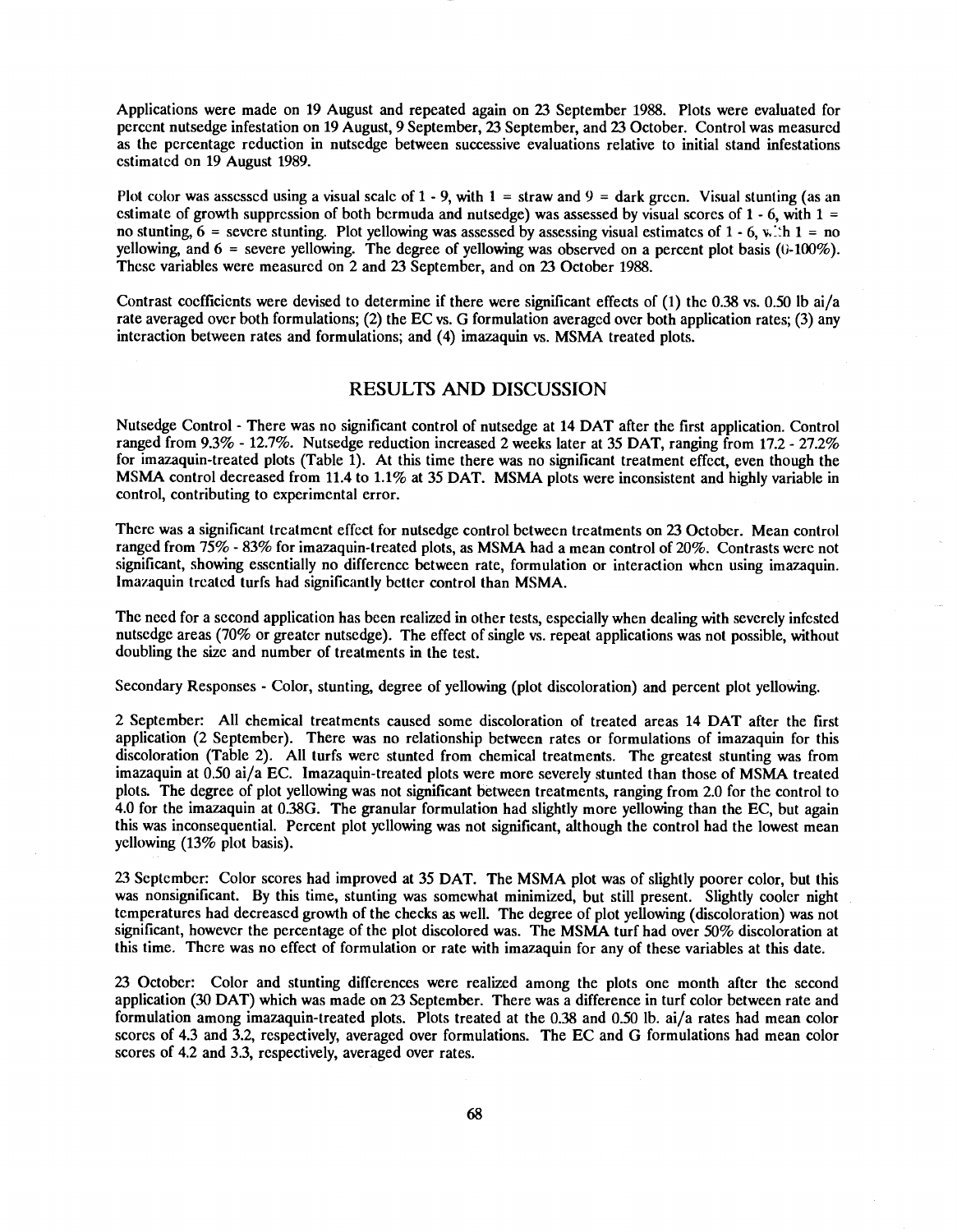Substantial stunting was realized as plots ranged from 15 - 6 (severe stunting) (Table 2). At this time there was a significant effect between the 0.38 and 0.5 lb ai/a rates for mean stunting  $(3.8 \text{ and } 5.7)$  when averaged over both formulations. There was no effect of chemical treatments for the degree of plot yellowing (discoloration) or percent plot yellowing.

|                                  |             | Percent Control <sup>3</sup> |                   |
|----------------------------------|-------------|------------------------------|-------------------|
|                                  | 2 September | 23 September                 | 23 October        |
| Treatment                        | 14 DAT (1)  | 35 DAT (1)                   | 30 DAT (2)        |
| IMAZAQUIN 0.38 (G)               | 12.7        | 25.4                         | 75.5 $a^5$        |
| IMAZAQUIN 0.50 (G)               | 9.4         | 23.3                         | 75.3a             |
| IMAZAQUIN 0.38 (EC)              | 9.3         | 17.2                         | 75.2a             |
| IMAZAQUIN 0.50 (EC)              | 10.7        | 27.2                         | 83.4 a            |
| $2.00$ (EC)<br><b>MSMA</b>       | 11.4        | 1.1                          | 20.0 <sub>b</sub> |
| <b>CONTROL</b>                   | ۰           |                              |                   |
| Effect of Treatment <sup>4</sup> | <b>NS</b>   | <b>NS</b>                    | <b>XXX</b>        |
| Contrast                         |             |                              |                   |
| Rate 0.38 vs. 0.50               | <b>NS</b>   | <b>NS</b>                    | <b>NS</b>         |
| Formulation (G) vs. (EC)         | <b>NS</b>   | <b>NS</b>                    | <b>NS</b>         |
| Formulation x Rate               | NS          | <b>NS</b>                    | <b>NS</b>         |
| <b>IMAZAQUIN vs. MSMA</b>        | <b>NS</b>   | <b>NS</b>                    | <b>XXX</b>        |

Table 1. Percent of purple nutsedge infested turf on three evaluation dates. Applications were made on 19 August and 23 September, 1988. Paradise Valley Country Club, Paradise Valley, Arizona.

 $1 = \text{DAT}$ , days after treatments = 1st application 19 August.

2 = DAT, days after treatment - 2nd application 23 September.

3 = Percent control of original weed infestation on 19 August.

 $4 = NS =$  nonsignificant. XXX = significant at 0.001 probability level. Values are mean of four replications.

 $5 =$  DMRT. Duncan's multiple range test. Means with the same letter in common are not significantly different.  $P = 0.05$ .  $P = 0.05$ .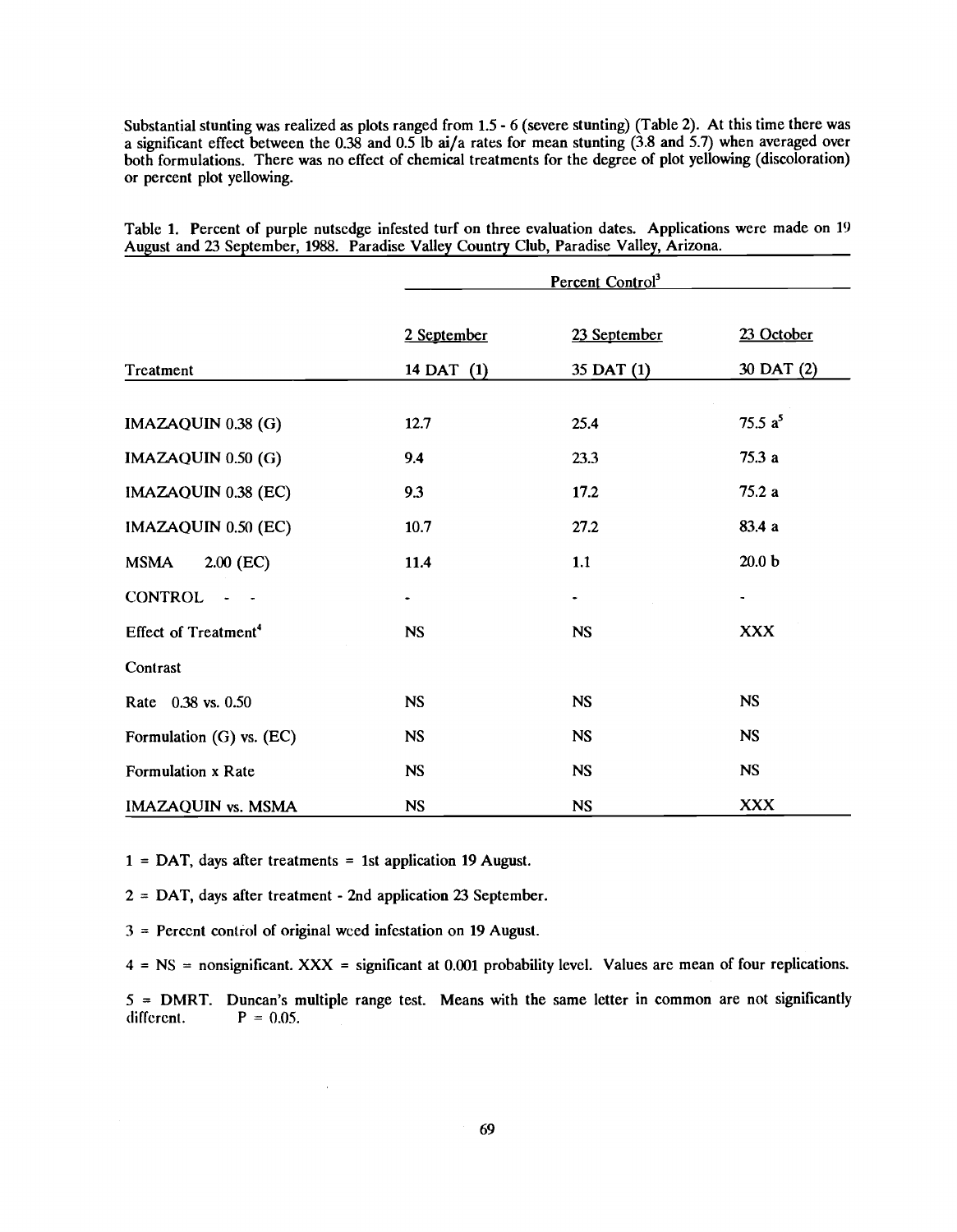Table 2. Secondary responses of purple nusedge infested common bermudagrass turf on three evaluation dates. Applications were made on 19 August and 23 Septembe:<br>1988. Paradise Valley Country Club, Paradise Valley, Arizona.

| Color <sup>1</sup> Stunt <sup>2</sup><br>$\begin{array}{c} \texttt{3}\ \texttt{5}\ \texttt{8}\ \texttt{9}\ \texttt{1}\ \texttt{1}\ \texttt{2}\ \texttt{3}\ \texttt{3}\ \texttt{4}\ \texttt{5}\ \texttt{6}\ \texttt{7}\ \texttt{8}\ \texttt{9}\ \texttt{1}\ \texttt{1}\ \texttt{1}\ \texttt{2}\ \texttt{1}\ \texttt{3}\ \texttt{1}\ \texttt{2}\ \texttt{1}\ \texttt{3}\ \texttt{1}\ \texttt{2}\ \texttt{1}\ \texttt{2}\ \texttt{1}\ \texttt{2}\ \texttt{1}\ \texttt{2}\ \texttt{2}\ \texttt{3}\ \texttt$<br><b>XXXXXX</b><br>ಲಿ<br>ಎಂ. ನ ಸೆ ನ ನ<br>ನ ನ ನ ಸೆ ಗ ಸೆ<br>ನ ನ ಕ ನ ಕ ಕ<br>XXX<br>882×<br>Percent of<br>plot Yellow <sup>4</sup><br>$38822$<br>$38827$<br>23 September<br>Color <sup>1</sup> Stunt <sup>2</sup> Pegree of<br><b>333333 2 222X</b><br><b>ນິສມິສມິ</b> ສ<br>2 2222<br>n 4 4 4 4 4 5<br>$\mathbf{z}$<br><b>222×</b><br>Percent of<br>Mot Yellow <sup>4</sup><br>$\mathbf{z}$<br>2222<br>883982<br>ъ,<br>2 September<br>Degree of<br>Color <sup>1</sup> Stunt <sup>2</sup> Yellow <sup>3</sup><br>ž<br><b>2222</b><br>4.5 a°<br>a a a b b<br>O V M V V<br>d A W V H<br>$\chi$<br>222¤<br>$\begin{array}{c} \texttt{1}\ \texttt{2}\ \texttt{3}\ \texttt{4}\ \texttt{5}\ \texttt{5}\ \texttt{6}\ \texttt{7}\ \texttt{8}\ \texttt{9}\ \texttt{9}\ \texttt{1}\ \texttt{9}\ \texttt{1}\ \texttt{1}\ \texttt{1}\ \texttt{2}\ \texttt{2}\ \texttt{2}\ \texttt{3}\ \texttt{1}\ \texttt{2}\ \texttt{2}\ \texttt{3}\ \texttt{3}\ \texttt{4}\ \texttt{4}\ \texttt{5}\ \texttt{6}\ \texttt{6}\ \texttt{7}\ \texttt{7}\ \texttt{8}\ \texttt{8}\ \texttt{9}\ \texttt$<br>$XX^5$<br><b>2222</b><br>Imazaquin vs MSMA<br>0.38 EC<br>Imazaquin 0.50 EC<br>Effect of Treatment<br>Formulation x Rate<br>Imazaquin 0.38 G<br>Imazaquin 0.50 G<br>2.0 EC<br>$0.38$ vs $0.50$ ai/a<br>EC vs GRAN<br>Imazaquin<br>Imazaquin<br>Treatment<br>Contrasts<br><b>MSMA</b><br>$\mathop{\mathrm{Control}}$ |  |                                                         |
|--------------------------------------------------------------------------------------------------------------------------------------------------------------------------------------------------------------------------------------------------------------------------------------------------------------------------------------------------------------------------------------------------------------------------------------------------------------------------------------------------------------------------------------------------------------------------------------------------------------------------------------------------------------------------------------------------------------------------------------------------------------------------------------------------------------------------------------------------------------------------------------------------------------------------------------------------------------------------------------------------------------------------------------------------------------------------------------------------------------------------------------------------------------------------------------------------------------------------------------------------------------------------------------------------------------------------------------------------------------------------------------------------------------------------------------------------------------------------------------------------------------------------------------------------------------------------------------------------------------------------------------------------------------------------------------------------------------------------------------------------------------------------------------------------------------------------------------------------------------------------------------------------|--|---------------------------------------------------------|
|                                                                                                                                                                                                                                                                                                                                                                                                                                                                                                                                                                                                                                                                                                                                                                                                                                                                                                                                                                                                                                                                                                                                                                                                                                                                                                                                                                                                                                                                                                                                                                                                                                                                                                                                                                                                                                                                                                  |  | 23 October                                              |
|                                                                                                                                                                                                                                                                                                                                                                                                                                                                                                                                                                                                                                                                                                                                                                                                                                                                                                                                                                                                                                                                                                                                                                                                                                                                                                                                                                                                                                                                                                                                                                                                                                                                                                                                                                                                                                                                                                  |  | Percent of<br>Yellow*<br>Degree of<br>Yellow            |
|                                                                                                                                                                                                                                                                                                                                                                                                                                                                                                                                                                                                                                                                                                                                                                                                                                                                                                                                                                                                                                                                                                                                                                                                                                                                                                                                                                                                                                                                                                                                                                                                                                                                                                                                                                                                                                                                                                  |  |                                                         |
|                                                                                                                                                                                                                                                                                                                                                                                                                                                                                                                                                                                                                                                                                                                                                                                                                                                                                                                                                                                                                                                                                                                                                                                                                                                                                                                                                                                                                                                                                                                                                                                                                                                                                                                                                                                                                                                                                                  |  |                                                         |
|                                                                                                                                                                                                                                                                                                                                                                                                                                                                                                                                                                                                                                                                                                                                                                                                                                                                                                                                                                                                                                                                                                                                                                                                                                                                                                                                                                                                                                                                                                                                                                                                                                                                                                                                                                                                                                                                                                  |  |                                                         |
|                                                                                                                                                                                                                                                                                                                                                                                                                                                                                                                                                                                                                                                                                                                                                                                                                                                                                                                                                                                                                                                                                                                                                                                                                                                                                                                                                                                                                                                                                                                                                                                                                                                                                                                                                                                                                                                                                                  |  |                                                         |
|                                                                                                                                                                                                                                                                                                                                                                                                                                                                                                                                                                                                                                                                                                                                                                                                                                                                                                                                                                                                                                                                                                                                                                                                                                                                                                                                                                                                                                                                                                                                                                                                                                                                                                                                                                                                                                                                                                  |  |                                                         |
|                                                                                                                                                                                                                                                                                                                                                                                                                                                                                                                                                                                                                                                                                                                                                                                                                                                                                                                                                                                                                                                                                                                                                                                                                                                                                                                                                                                                                                                                                                                                                                                                                                                                                                                                                                                                                                                                                                  |  |                                                         |
|                                                                                                                                                                                                                                                                                                                                                                                                                                                                                                                                                                                                                                                                                                                                                                                                                                                                                                                                                                                                                                                                                                                                                                                                                                                                                                                                                                                                                                                                                                                                                                                                                                                                                                                                                                                                                                                                                                  |  | <b>&amp;&amp;¥&amp;&amp;%</b> S<br><b>338888 2 2222</b> |
|                                                                                                                                                                                                                                                                                                                                                                                                                                                                                                                                                                                                                                                                                                                                                                                                                                                                                                                                                                                                                                                                                                                                                                                                                                                                                                                                                                                                                                                                                                                                                                                                                                                                                                                                                                                                                                                                                                  |  |                                                         |
|                                                                                                                                                                                                                                                                                                                                                                                                                                                                                                                                                                                                                                                                                                                                                                                                                                                                                                                                                                                                                                                                                                                                                                                                                                                                                                                                                                                                                                                                                                                                                                                                                                                                                                                                                                                                                                                                                                  |  |                                                         |
|                                                                                                                                                                                                                                                                                                                                                                                                                                                                                                                                                                                                                                                                                                                                                                                                                                                                                                                                                                                                                                                                                                                                                                                                                                                                                                                                                                                                                                                                                                                                                                                                                                                                                                                                                                                                                                                                                                  |  |                                                         |
|                                                                                                                                                                                                                                                                                                                                                                                                                                                                                                                                                                                                                                                                                                                                                                                                                                                                                                                                                                                                                                                                                                                                                                                                                                                                                                                                                                                                                                                                                                                                                                                                                                                                                                                                                                                                                                                                                                  |  | <b>2222</b>                                             |

b

2. Stunting = 1-6, 1 = no stunting,  $6 =$  severe.

3. Degree of yellow = measure of discoloration:  $1 = \text{none}$ ,  $6 = \text{severe}$ .

4. Percent plot yellow = percent of plot which is discolored, 1 - 100%.

5. XXX, XX, X, NS = significant at the 0.001, 0.05, 0.10 and non-significant, respectively.

6. DMRT = Duncan's Multiple Range Test Values. Means with the same letter in common are not statistically different from each other at the 0.05 probability level.